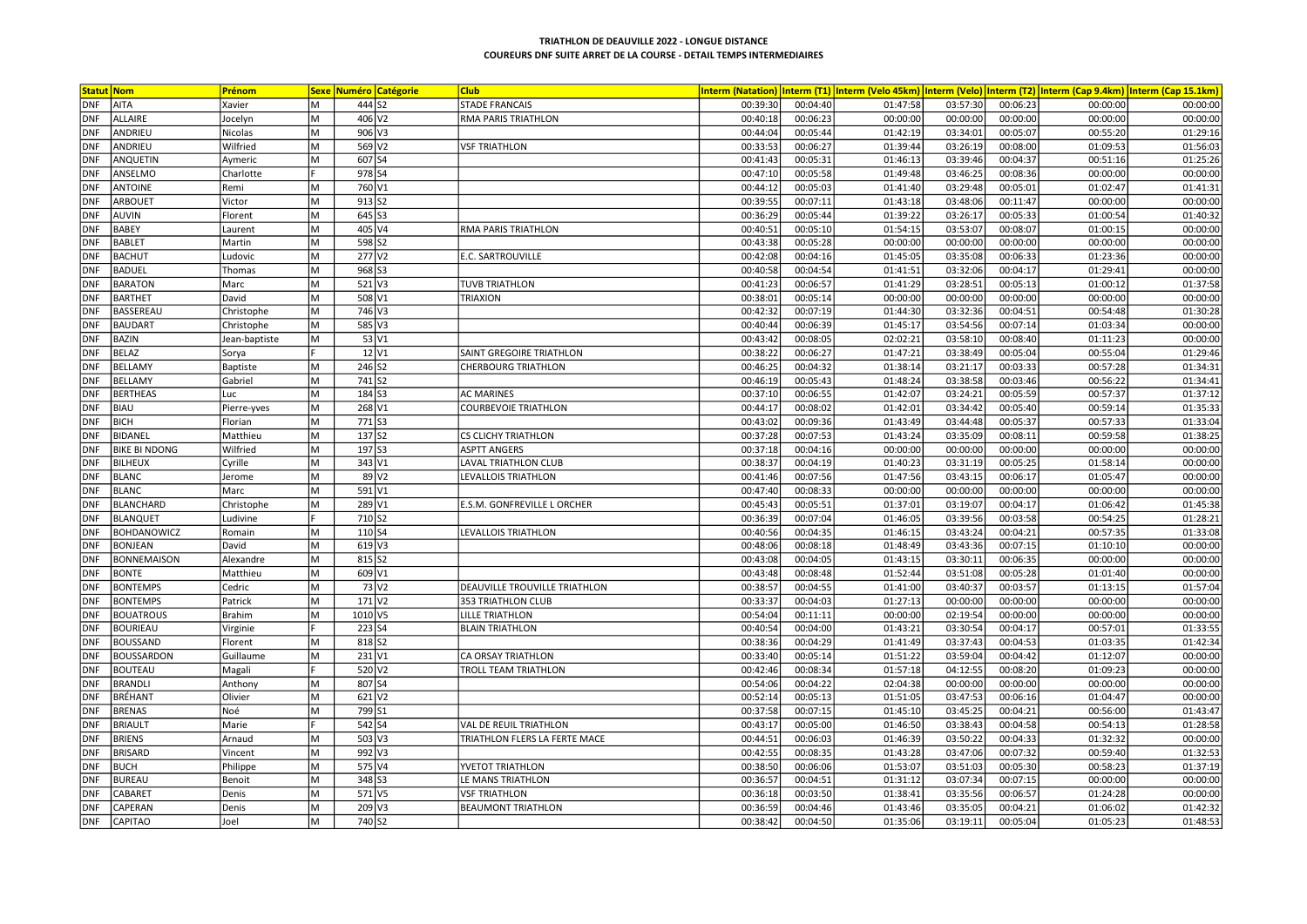| <b>Statut Nom</b>                    | Prénom           |    |                      | <b>Sexe Numéro Catégorie</b> | <b>Club</b>                              |          |          |          |          |          |          | Interm (Natation) Interm (T1) Interm (Velo 45km) Interm (Velo) Interm (T2) Interm (Cap 9.4km) Interm (Cap 15.1km) |
|--------------------------------------|------------------|----|----------------------|------------------------------|------------------------------------------|----------|----------|----------|----------|----------|----------|-------------------------------------------------------------------------------------------------------------------|
| <b>DNF</b><br>CARNEIRO               | Yohann           | M  | 636 S3               |                              |                                          | 00:40:41 | 00:05:12 | 01:31:34 | 03:09:25 | 00:00:00 | 00:00:00 | 00:00:00                                                                                                          |
| <b>DNF</b><br>CARREGA                | Berenice         |    |                      | 83 52                        | <b>LEVALLOIS TRIATHLON</b>               | 00:38:01 | 00:04:28 | 01:55:12 | 03:55:20 | 00:03:28 | 00:58:01 | 01:35:13                                                                                                          |
| CATON<br><b>DNF</b>                  | Fabrice          | M  | $101$ V3             |                              | LEVALLOIS TRIATHLON                      | 00:39:22 | 00:04:59 | 01:44:27 | 03:33:35 | 00:04:28 | 01:06:25 | 01:55:18                                                                                                          |
| <b>DNF</b><br>CERVERA LARRICQ        | Pierre marie     | M  | 661S1                |                              |                                          | 00:39:23 | 00:06:47 | 01:41:59 | 03:28:19 | 00:04:02 | 01:00:26 | 01:38:38                                                                                                          |
| <b>DNF</b><br><b>CHABERT</b>         | Gabriel          | M  | $611$ S <sub>2</sub> |                              |                                          | 00:44:18 | 00:05:21 | 01:37:46 | 03:28:28 | 00:04:34 | 01:02:04 | 01:41:49                                                                                                          |
| <b>CHALINE</b><br><b>DNF</b>         | Mickael          | M  | 452 V1               |                              | T.C. JOUE LES TOURS                      | 00:50:48 | 00:05:29 | 01:43:03 | 03:34:59 | 00:04:27 | 01:01:31 | 01:44:37                                                                                                          |
| CHAUFOUR<br><b>DNF</b>               | Harold           | M  | 663 S2               |                              |                                          | 00:33:52 | 00:05:14 | 01:52:35 | 04:06:24 | 00:06:58 | 01:16:15 | 00:00:00                                                                                                          |
| <b>DNF</b><br>CHEVALIER              | Yoann            | M  | 902 S4               |                              |                                          | 00:42:04 | 00:05:52 | 01:52:54 | 03:55:50 | 00:05:31 | 01:11:35 | 00:00:00                                                                                                          |
| <b>DNF</b><br><b>CHOLET</b>          | Simon            | M  | 682 S1               |                              |                                          | 00:37:36 | 00:05:58 | 01:45:00 | 03:49:33 | 00:03:52 | 01:00:58 | 01:38:36                                                                                                          |
| <b>CHOPIN</b><br><b>DNF</b>          | Paul-henri       | M  | 890 S4               |                              |                                          | 00:45:26 | 00:06:19 | 01:52:12 | 03:48:47 | 00:06:18 | 00:58:29 | 01:34:55                                                                                                          |
| CLAUDEL<br><b>DNF</b>                | Julien           | M  | 716 S4               |                              |                                          | 00:43:49 | 00:06:32 | 01:44:16 | 03:33:39 | 00:04:42 | 00:53:50 | 01:27:26                                                                                                          |
| <b>CLERBOUT</b><br><b>DNF</b>        | Marc             | M  | 262 V4               |                              | COTE D OPALE TRIATHLON CALAIS SAINT OMER | 00:45:58 | 00:06:04 | 01:46:29 | 03:46:28 | 00:05:44 | 01:08:59 | 00:00:00                                                                                                          |
| <b>DNF</b><br>COISY                  | Johan            | M  |                      | $431$ V <sub>2</sub>         | SAINT BRIEUC TRIATHLON                   | 00:49:07 | 00:07:08 | 00:00:00 | 02:17:35 | 00:00:00 | 00:00:00 | 00:00:00                                                                                                          |
| <b>COMBIER DUBARRY</b><br><b>DNF</b> | Ludovic          | M  | 743 S3               |                              |                                          | 00:48:08 | 00:06:31 | 02:02:42 | 04:23:41 | 00:04:07 | 00:00:00 | 00:00:00                                                                                                          |
| <b>CORMIER</b><br><b>DNF</b>         | Arnaud           | M  |                      | $236$ V <sub>2</sub>         | <b>CAEN TRIATHLON</b>                    | 00:37:39 | 00:04:39 | 00:00:00 | 00:00:00 | 00:00:00 | 00:00:00 | 00:00:00                                                                                                          |
| <b>DNF</b><br><b>CORNIER</b>         | Stephane         | M  |                      | 22 V4                        |                                          | 00:47:16 | 00:06:43 | 01:48:59 | 03:48:06 | 00:06:32 | 00:57:27 | 01:33:23                                                                                                          |
| <b>DNF</b><br><b>CORRE-GAUBERT</b>   | Frédéric-charles | M  | $615$ S3             |                              |                                          | 00:46:13 | 00:10:07 | 01:51:11 | 04:04:42 | 00:05:57 | 00:56:20 | 00:00:00                                                                                                          |
| <b>DNF</b><br><b>COSTE</b>           | Philippe         | M  |                      | 324 V4                       | <b>HALLUIN TRIATHLON</b>                 | 00:55:09 | 00:09:04 | 01:58:43 | 04:14:00 | 00:00:00 | 00:00:00 | 00:00:00                                                                                                          |
| <b>COTTEN</b><br><b>DNF</b>          | Olivier          | M  |                      | 991 V <sub>2</sub>           | ECUREUILS DE PLOUAY                      | 00:33:44 | 00:05:13 | 01:31:04 | 03:09:17 | 00:05:29 | 00:00:00 | 00:00:00                                                                                                          |
| <b>COURTOIS</b><br><b>DNF</b>        | Ludovic          | M  |                      | $164$ V <sub>2</sub>         | TRIATHLON CLUB D'HAZEBROUCK              | 00:41:07 | 00:04:30 | 01:40:14 | 03:35:50 | 00:04:58 | 01:12:45 | 01:56:10                                                                                                          |
| <b>DNF</b><br><b>COUTE</b>           | Olivier          | M  |                      | 479 V1                       | TRIATH CLUB ETAMPOIS                     | 00:40:54 | 00:07:25 | 00:00:00 | 03:51:43 | 00:06:46 | 01:08:44 | 00:00:00                                                                                                          |
| <b>COUTURIER</b><br><b>DNF</b>       | Maxence          | M  | 929 S3               |                              |                                          | 00:43:41 | 00:06:18 | 01:50:33 | 03:55:39 | 00:08:31 | 00:58:06 | 00:00:00                                                                                                          |
| CRESSEAUX<br><b>DNF</b>              | Olivier          | M  | 802 V4               |                              |                                          | 00:40:55 | 00:07:30 | 01:54:31 | 03:59:13 | 00:07:10 | 01:11:32 | 00:00:00                                                                                                          |
| <b>DNF</b><br>CRESSEAUX              | Pascal           | M  |                      | 830 V3                       |                                          | 00:44:26 | 00:10:15 | 01:52:56 | 04:05:03 | 00:05:50 | 01:07:31 | 00:00:00                                                                                                          |
| <b>DNF</b><br><b>CROIZE</b>          | David            | M  | 700 V1               |                              |                                          | 00:41:47 | 00:07:36 | 01:44:48 | 03:37:00 | 00:06:07 | 00:54:46 | 01:29:19                                                                                                          |
| <b>DNF</b><br><b>CUNIN</b>           | Maxime           | M  | 895 S2               |                              |                                          | 00:35:08 | 00:05:35 | 00:00:00 | 00:00:00 | 00:00:00 | 00:00:00 | 00:00:00                                                                                                          |
| <b>DNF</b><br>D'ARCHIMBAUD           | Martin           | M  | 753 S2               |                              |                                          | 00:34:51 | 00:05:04 | 01:31:44 | 03:07:03 | 00:03:40 | 00:45:19 | 01:13:20                                                                                                          |
| <b>DA ROLD</b><br><b>DNF</b>         | Antonio          | M  | $915$ V <sub>3</sub> |                              |                                          | 00:43:30 | 00:07:16 | 01:49:19 | 03:46:47 | 00:08:44 | 01:10:37 | 00:00:00                                                                                                          |
| <b>DNF</b><br>DALENCON               | Baptiste         | M  | 677 S3               |                              |                                          | 00:42:49 | 00:06:45 | 01:52:59 | 03:51:13 | 00:05:26 | 00:54:30 | 01:26:10                                                                                                          |
| <b>DANEELS</b><br><b>DNF</b>         | Thomas           | M  |                      | 773 V3                       |                                          | 00:44:05 | 00:07:54 | 01:46:30 | 03:39:08 | 00:06:45 | 01:10:19 | 00:00:00                                                                                                          |
| <b>DNF</b><br><b>DE BREYNE</b>       | Frédéric         | M  |                      | 63 V3                        | <b>LILLE TRIATHLON</b>                   | 00:44:47 | 00:04:09 | 00:00:00 | 00:00:00 | 00:00:00 | 00:00:00 | 00:00:00                                                                                                          |
| <b>DE CHEZELLES</b><br><b>DNF</b>    | Christophe       | M  |                      | 784 V <sub>2</sub>           |                                          | 00:50:15 | 00:06:00 | 01:40:14 | 04:40:26 | 00:00:00 | 00:00:00 | 00:00:00                                                                                                          |
| <b>DNF</b><br><b>DE LA CROIX</b>     | Eric             | M  | 883 V1               |                              |                                          | 00:43:00 | 00:05:52 | 01:41:15 | 03:27:15 | 00:05:28 | 00:57:18 | 01:35:59                                                                                                          |
| <b>DE SAILLY</b><br><b>DNF</b>       | Hugues           | M  | 1003 V4              |                              | <b>EXPATRIES TRIATHLON CLUB</b>          | 00:45:00 | 00:07:42 | 01:46:00 | 03:34:31 | 00:07:47 | 00:55:31 | 01:31:39                                                                                                          |
| <b>DE TEDESCO</b><br><b>DNF</b>      | Tristan          | M  |                      | $962$ V <sub>2</sub>         |                                          | 00:38:16 | 00:06:14 | 01:32:03 | 03:14:32 | 00:04:29 | 00:00:00 | 00:00:00                                                                                                          |
| <b>DNF</b><br>DECERF                 | Aurélien         | M  | 413 S4               |                              | RONCQ TRIATHLON                          | 00:38:47 | 00:05:27 | 01:49:04 | 03:56:26 | 00:04:11 | 00:47:46 | 01:18:29                                                                                                          |
| <b>DECKER</b><br><b>DNF</b>          | Thomas           | M  | 525 S2               |                              | U.S. CRETEIL TRIATHLON                   | 00:41:41 | 00:04:05 | 01:36:46 | 03:20:40 | 00:03:10 | 01:42:41 | 00:00:00                                                                                                          |
| <b>DNF</b><br><b>DEHARBE</b>         | Christophe       | M  |                      | $252$ V <sub>2</sub>         | <b>CLUB YERROIS DE TRIATHLON 91</b>      | 00:37:30 | 00:03:41 | 01:37:39 | 03:09:34 | 00:00:00 | 00:00:00 | 00:00:00                                                                                                          |
| DELACOURT<br><b>DNF</b>              | Arnaud           | M  |                      | $30\sqrt{2}$                 |                                          | 00:50:30 | 00:04:08 | 01:54:02 | 03:56:48 | 00:04:02 | 01:04:42 | 00:00:00                                                                                                          |
| DELAVACRIE<br><b>DNF</b>             | Olivier          | M  | 315 S4               |                              | H.A.C TRIATHLON                          | 00:33:34 | 00:04:13 | 01:29:30 | 03:12:12 | 00:00:00 | 00:00:00 | 00:00:00                                                                                                          |
| <b>DELOUVEE</b><br><b>DNF</b>        | Bruno            | M  | 930 V2               |                              |                                          | 00:42:20 | 00:08:01 | 01:40:03 | 03:24:56 | 00:05:50 | 00:55:22 | 01:30:40                                                                                                          |
| DELROT<br><b>DNF</b>                 | Arnaud           | M  |                      | $267$ V3                     | <b>COUERON TRIATHLON</b>                 | 00:35:57 | 00:04:24 | 01:43:51 | 03:40:00 | 00:05:59 | 00:56:40 | 01:34:21                                                                                                          |
| DELRŒUX<br><b>DNF</b>                | Nicolas          | M  | 909 S4               |                              |                                          | 00:38:40 | 00:05:55 | 01:37:02 | 03:20:30 | 00:04:49 | 01:07:56 | 01:50:52                                                                                                          |
| DELSAUX<br><b>DNF</b>                | Gaetan           | M  | 386 S3               |                              | OH MY TRI                                | 00:42:51 | 00:07:46 | 02:03:43 | 00:00:00 | 00:00:00 | 00:00:00 | 00:00:00                                                                                                          |
| <b>DNF</b><br><b>DEMON</b>           | Clara            |    |                      | $62$ S <sub>2</sub>          | <b>LILLE TRIATHLON</b>                   | 00:38:28 | 00:05:27 | 01:39:15 | 03:24:28 | 00:05:41 | 01:05:21 | 01:50:26                                                                                                          |
| <b>DENIS</b><br>DNF                  | Solenne          |    |                      | 248 V <sub>2</sub>           | <b>CLUB BPC NANCY</b>                    | 00:49:38 | 00:07:55 | 02:08:41 | 00:00:00 | 00:00:00 | 00:00:00 | 00:00:00                                                                                                          |
| <b>DNF</b><br>DENOUAL                | Baptiste         | M  | 498 S3               |                              | TRIATHLON COTE D EMERAUDE                | 00:31:43 | 00:03:23 | 01:30:04 | 03:10:39 | 00:06:52 | 00:00:00 | 00:00:00                                                                                                          |
| DESERT<br><b>DNF</b>                 | Olivier          | M  | 396 V3               |                              | PONT AUDEMER TRIATHLON                   | 00:47:09 | 00:08:06 | 02:00:18 | 04:10:23 | 00:06:30 | 00:57:36 | 00:00:00                                                                                                          |
| DESQUATREVAUX<br><b>DNF</b>          | Eric             | lм |                      | $123$ V <sub>3</sub>         | LEVALLOIS TRIATHLON                      | 00:41:09 | 00:05:34 | 01:37:57 | 03:22:45 | 00:04:50 | 00:54:53 | 01:35:22                                                                                                          |
| <b>DEVAY</b><br><b>DNF</b>           | Sebastien        | M  |                      | $523$ $V1$                   | U S METROPOLITAINE DES TRANSPORTS        | 00:43:53 | 00:07:26 | 00:00:00 | 00:00:00 | 00:00:00 | 00:00:00 | 00:00:00                                                                                                          |
| <b>DEVE</b><br><b>DNF</b>            | Julien           | M  | 714 S3               |                              |                                          | 00:55:39 | 00:08:24 | 01:49:32 | 03:45:55 | 00:07:10 | 01:16:10 | 00:00:00                                                                                                          |
| <b>DNF</b><br><b>DIAS</b>            | David            | M  | 372 V1               |                              | <b>MILLY TRIATHLON</b>                   | 00:46:00 | 00:05:39 | 01:52:13 | 03:50:05 | 00:03:42 | 00:57:18 | 01:31:48                                                                                                          |
| <b>DNF</b><br>DJAIL                  | Yanis            | M  | 144 S3               |                              | <b>CS CLICHY TRIATHLON</b>               | 00:44:09 | 00:08:15 | 02:05:28 | 00:00:00 | 00:00:00 | 00:00:00 | 00:00:00                                                                                                          |
|                                      |                  |    |                      |                              |                                          |          |          |          |          |          |          |                                                                                                                   |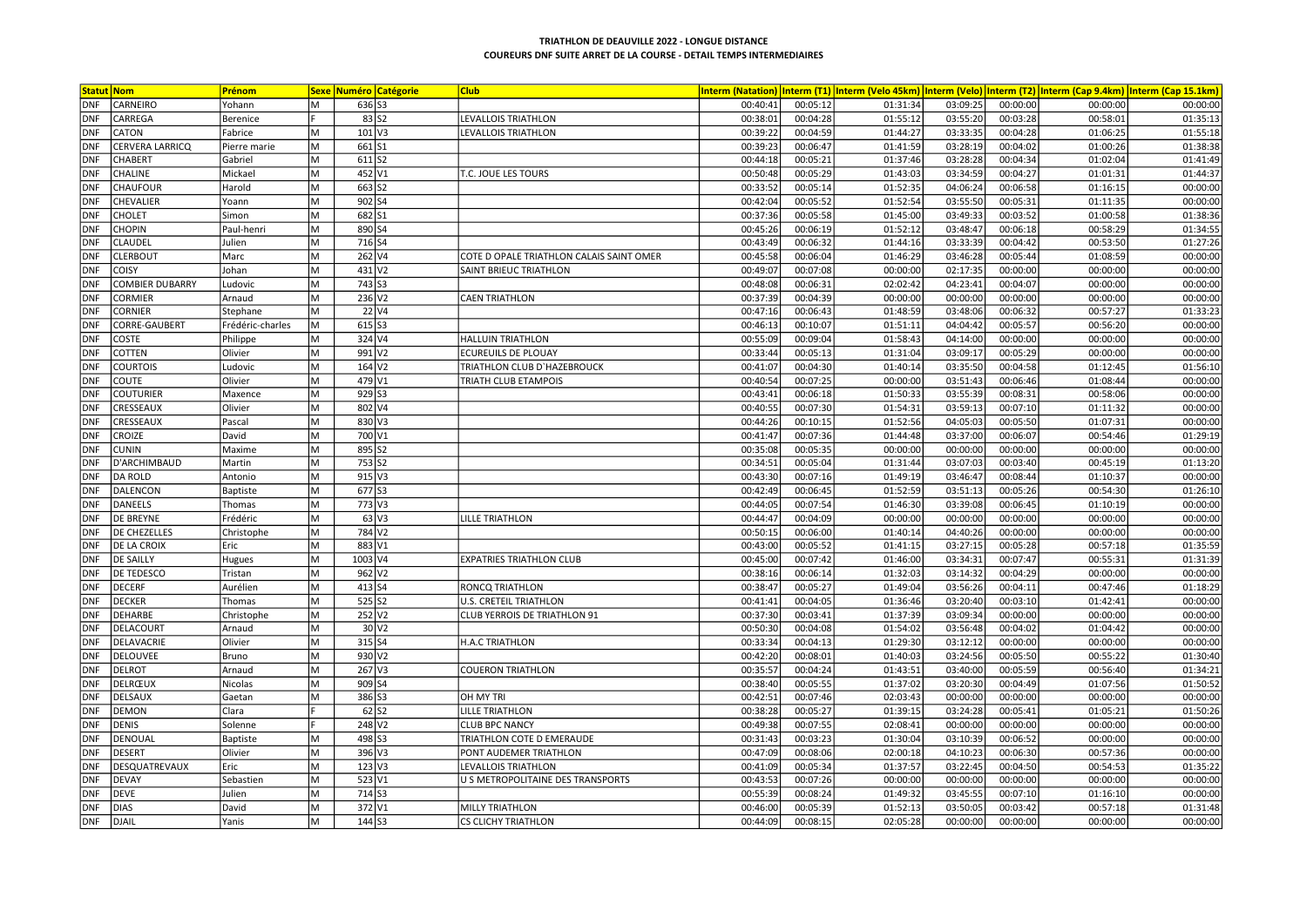| <b>Statut Nom</b>               | Prénom        |                |                      | <b>Sexe Numéro Catégorie</b> | <b>Club</b>                       |          |          |          |          |          |          | Interm (Natation)  Interm (T1)  Interm (Velo 45km)  Interm (Velo)  Interm (T2)  Interm (Cap 9.4km)  Interm (Cap 15.1km) |
|---------------------------------|---------------|----------------|----------------------|------------------------------|-----------------------------------|----------|----------|----------|----------|----------|----------|-------------------------------------------------------------------------------------------------------------------------|
| <b>DODIN</b><br><b>DNF</b>      | William       | M              |                      | 783 S2                       |                                   | 00:41:36 | 00:05:33 | 01:53:31 | 03:52:32 | 00:05:50 | 00:00:00 | 00:00:00                                                                                                                |
| <b>DOUILLET</b><br><b>DNF</b>   | Paolo         | M              |                      | 857 V1                       |                                   | 00:34:05 | 00:03:53 | 01:28:46 | 02:56:01 | 00:03:15 | 00:00:00 | 00:00:00                                                                                                                |
| DOVERGNE<br><b>DNF</b>          | Hugo          | M              | 793 S1               |                              |                                   | 01:01:08 | 00:04:31 | 01:43:35 | 03:31:05 | 00:07:26 | 00:58:28 | 01:32:52                                                                                                                |
| <b>DRUELLE</b><br><b>DNF</b>    | Emmanuel      | M              |                      | $259$ V3                     | CONCORDE CLUB TRIATHLON ST SAULVE | 00:40:30 | 00:07:13 | 02:22:58 | 00:00:00 | 00:00:00 | 00:00:00 | 00:00:00                                                                                                                |
| <b>DNF</b><br>DU COUËDIC        | Antoine       | M              |                      | 599 S2                       |                                   | 00:47:07 | 00:05:47 | 01:33:19 | 03:16:51 | 00:06:22 | 01:03:25 | 01:45:59                                                                                                                |
| <b>DUCROTOIS</b><br><b>DNF</b>  | Sébastien     | M              |                      | 848 V3                       |                                   | 00:44:02 | 00:06:28 | 01:50:16 | 04:19:08 | 00:00:00 | 00:00:00 | 00:00:00                                                                                                                |
| <b>DNF</b><br><b>DUDAS</b>      | Thi hong hanh |                |                      | $129$ V <sub>3</sub>         | <b>ANTONY TRIATHLON</b>           | 00:48:28 | 03:49:18 | 00:00:00 | 00:00:00 | 00:00:00 | 00:00:00 | 00:00:00                                                                                                                |
| <b>DNF</b><br><b>DUFRENNE</b>   | Elise         |                |                      | 759 S4                       |                                   | 00:44:28 | 00:06:48 | 01:58:23 | 04:01:49 | 00:05:59 | 00:58:48 | 00:00:00                                                                                                                |
| <b>DUPE</b><br><b>DNF</b>       | Nicolas       | M              |                      | 331 V1                       | <b>ISSY TRIATHLON</b>             | 00:40:19 | 00:10:27 | 01:48:35 | 03:39:20 | 00:06:43 | 00:59:31 | 01:39:49                                                                                                                |
| DUPRÉ<br><b>DNF</b>             | Ludovic       | M              |                      | $313$ V <sub>3</sub>         | H.A.C TRIATHLON                   | 00:41:02 | 00:04:37 | 01:37:13 | 03:28:39 | 00:04:33 | 00:59:33 | 01:34:14                                                                                                                |
| <b>DNF</b><br><b>DUVAL</b>      | Frederic      | M              |                      | $37$ $V2$                    | LES RAINETTES DU PAYS D AUGE      | 00:40:36 | 00:05:32 | 01:42:23 | 03:38:21 | 00:03:39 | 01:07:55 | 01:49:58                                                                                                                |
| <b>ECHEVEST</b><br><b>DNF</b>   | Amélie        |                |                      | 811 S2                       |                                   | 00:43:28 | 00:04:50 | 01:45:26 | 03:38:42 | 00:04:47 | 01:05:48 | 01:48:00                                                                                                                |
| <b>DNF</b><br><b>EME</b>        | Xavier        | M              |                      | 99 V3                        | LEVALLOIS TRIATHLON               | 00:30:08 | 00:05:15 | 01:42:10 | 03:27:55 | 00:04:59 | 00:59:02 | 01:41:59                                                                                                                |
| <b>ESNEE</b><br><b>DNF</b>      | Didier        | M              |                      | 388 V4                       | ORLEANS TRIATHLON CLUB 45         | 00:39:51 | 00:06:23 | 01:52:23 | 00:00:00 | 00:00:00 | 00:00:00 | 00:00:00                                                                                                                |
| <b>EUDE</b><br><b>DNF</b>       | Romain        | M              | $401$ S <sub>1</sub> |                              | RED STAR CLUB CHAMPIGNY           | 00:38:54 | 00:07:44 | 01:37:59 | 03:20:54 | 00:04:58 | 01:01:24 | 01:40:32                                                                                                                |
| <b>DNF</b><br><b>EYER</b>       | Xavier        | M              |                      | 880 53                       |                                   | 00:42:39 | 00:07:37 | 01:58:56 | 04:09:26 | 00:05:49 | 01:15:34 | 00:00:00                                                                                                                |
| <b>EZZOUITINI</b><br><b>DNF</b> | Mourad        | M              |                      | 889 V2                       |                                   | 00:50:41 | 00:09:08 | 01:56:07 | 04:14:49 | 00:07:28 | 00:00:00 | 00:00:00                                                                                                                |
| <b>DNF</b><br>FAVENNEC          | Yann          | M              |                      | $155$ V1                     |                                   | 00:50:29 | 00:07:16 | 01:57:24 | 04:08:15 | 00:07:17 | 01:04:38 | 00:00:00                                                                                                                |
| <b>FICHTALI</b><br><b>DNF</b>   | Yassir        | M              |                      | 143 V1                       | <b>CS CLICHY TRIATHLON</b>        | 00:47:58 | 00:07:18 | 02:05:51 | 04:19:00 | 00:05:30 | 00:00:00 | 00:00:00                                                                                                                |
| <b>FILIPPETTO</b><br><b>DNF</b> | Florence      |                |                      | 198 V <sub>2</sub>           | <b>ASTRE CREILLOIS</b>            | 00:47:43 | 00:06:39 | 01:52:48 | 03:53:39 | 00:05:32 | 01:00:37 | 00:00:00                                                                                                                |
| <b>DNF</b><br><b>FINEL</b>      | Rémi          | M              |                      | 839 S3                       |                                   | 01:01:14 | 00:00:00 | 00:00:00 | 00:00:00 | 00:00:00 | 00:00:00 | 00:00:00                                                                                                                |
| <b>FLAMENT</b><br><b>DNF</b>    | Eric          | M              |                      | 726 V3                       |                                   | 00:44:09 | 00:06:31 | 01:51:36 | 03:51:59 | 00:06:39 | 01:12:06 | 00:00:00                                                                                                                |
| FLORIMOND<br><b>DNF</b>         | Thomas        | M              | 850 S1               |                              |                                   | 00:41:34 | 00:08:13 | 00:00:00 | 00:00:00 | 00:00:00 | 00:00:00 | 00:00:00                                                                                                                |
| <b>DNF</b><br><b>FONTAINE</b>   | Xavier        | M              |                      | 605 V4                       |                                   | 00:40:46 | 00:08:40 | 02:07:31 | 04:15:54 | 00:07:30 | 00:00:00 | 00:00:00                                                                                                                |
| <b>FOUCHE</b><br><b>DNF</b>     | Fabien        | M              |                      | 385 V1                       | <b>ODTRIATHLON</b>                | 00:41:31 | 00:04:16 | 01:51:17 | 03:46:55 | 00:03:40 | 01:01:56 | 01:37:47                                                                                                                |
| <b>FOULON</b><br><b>DNF</b>     | Frédéric      | M              |                      | 723 V <sub>2</sub>           |                                   | 00:50:26 | 00:07:15 | 01:59:03 | 04:08:54 | 00:07:49 | 01:01:39 | 00:00:00                                                                                                                |
| <b>FOUQUEREL</b><br><b>DNF</b>  | Eric          | M              |                      | $36$ V <sub>3</sub>          |                                   | 00:43:30 | 00:11:06 | 01:36:53 | 03:27:22 | 00:09:51 | 01:00:38 | 01:38:55                                                                                                                |
| <b>DNF</b><br><b>FOURNIER</b>   | Jean pierre   | M              |                      | 439 V6                       | <b>SKWAL ATHLON</b>               | 00:42:42 | 00:06:01 | 01:49:09 | 03:42:26 | 00:04:53 | 00:54:50 | 01:29:27                                                                                                                |
| <b>DNF</b><br><b>FOURNIER</b>   | Olivier       | M              |                      | 244 V <sub>2</sub>           | <b>CHERBOURG TRIATHLON</b>        | 00:44:02 | 00:04:40 | 00:00:00 | 03:42:53 | 00:06:06 | 01:03:32 | 01:42:51                                                                                                                |
| FRATTY<br><b>DNF</b>            | Eric          | M              |                      | 987 V3                       |                                   | 00:44:40 | 00:10:36 | 02:03:18 | 04:17:43 | 00:06:58 | 00:56:10 | 00:00:00                                                                                                                |
| FRÉMAUX<br><b>DNF</b>           | Loïc          | $\overline{M}$ | 430 S3               |                              | SABLE TRIATHLON                   | 00:38:16 | 00:03:55 | 01:36:50 | 03:23:49 | 00:06:27 | 01:05:47 | 01:51:15                                                                                                                |
| <b>FREMIT</b><br><b>DNF</b>     | Olivier       | M              |                      | $407$ V3                     | RMA PARIS TRIATHLON               | 00:37:51 | 00:07:04 | 01:41:21 | 03:47:29 | 00:07:54 | 01:05:33 | 00:00:00                                                                                                                |
| <b>FROISSARD</b><br><b>DNF</b>  | Mathieu       | M              |                      | 614 V1                       |                                   | 00:44:39 | 00:04:23 | 01:36:26 | 03:19:04 | 00:04:30 | 01:08:03 | 01:50:56                                                                                                                |
| <b>GAHERY</b><br><b>DNF</b>     | Denis         | M              |                      | 303 V1                       | <b>FELGER TRIATHLON</b>           | 00:46:08 | 00:05:40 | 01:50:03 | 03:52:40 | 00:07:45 | 01:01:05 | 00:00:00                                                                                                                |
| <b>GALBIN</b><br><b>DNF</b>     | Olivier       | M              |                      | 703 V <sub>2</sub>           |                                   | 00:41:10 | 00:05:30 | 01:41:23 | 03:33:08 | 00:04:59 | 01:03:30 | 01:47:42                                                                                                                |
| <b>GATINOIS</b><br><b>DNF</b>   | Marion        |                | 865 S1               |                              |                                   | 00:43:57 | 00:06:36 | 01:56:40 | 03:56:44 | 00:08:07 | 00:59:43 | 00:00:00                                                                                                                |
| <b>GAUTIER</b><br><b>DNF</b>    | Christophe    | M              |                      | 235 V4                       | <b>CAEN TRIATHLON</b>             | 00:35:52 | 00:03:33 | 00:00:00 | 00:00:00 | 00:00:00 | 00:00:00 | 00:00:00                                                                                                                |
| <b>DNF</b><br><b>GERIN</b>      | Jason         | M              |                      | 693 S2                       |                                   | 00:40:45 | 00:04:47 | 01:45:18 | 03:47:43 | 00:03:47 | 01:40:00 | 00:00:00                                                                                                                |
| <b>GEROME</b><br><b>DNF</b>     | Sylvain       | M              |                      | 892 V <sub>2</sub>           |                                   | 00:55:20 | 00:06:54 | 02:06:02 | 04:15:00 | 00:05:37 | 01:03:09 | 00:00:00                                                                                                                |
| <b>GIBRAIS</b><br><b>DNF</b>    | Vincent       | M              |                      | 559 V1                       | <b>VERSAILLES TRIATHLON</b>       | 00:37:41 | 00:07:38 | 01:58:57 | 00:00:00 | 00:00:00 | 00:00:00 | 00:00:00                                                                                                                |
| GOBÉ<br><b>DNF</b>              | Frédéric      | M              |                      | $55$ S3                      |                                   | 00:43:44 | 00:08:48 | 01:57:29 | 04:12:44 | 00:09:08 | 01:05:00 | 00:00:00                                                                                                                |
| <b>GODEFROY</b><br><b>DNF</b>   | Mathieu       | M              |                      | 829 53                       |                                   | 00:42:26 | 00:07:34 | 01:58:06 | 04:15:07 | 00:05:56 | 01:06:55 | 00:00:00                                                                                                                |
| <b>GOETHALS</b><br><b>DNF</b>   | Frederik      | M              |                      | $650$ V <sub>2</sub>         |                                   | 00:42:50 | 00:06:57 | 00:00:00 | 00:00:00 | 00:00:00 | 00:00:00 | 00:00:00                                                                                                                |
| <b>DNF</b><br><b>GONNET</b>     | Julien        | M              |                      | 7 V1                         | SAINT GREGOIRE TRIATHLON          | 00:28:53 | 00:02:41 | 01:13:03 | 02:29:04 | 00:02:10 | 00:00:00 | 00:00:00                                                                                                                |
| <b>GOSNET</b><br><b>DNF</b>     | Didier        | M              |                      | $105\vert\mathrm{V}$         | LEVALLOIS TRIATHLON               | 00:41:53 | 00:05:55 | 01:58:51 | 04:21:41 | 00:00:00 | 00:00:00 | 00:00:00                                                                                                                |
| <b>GOSSELIN</b><br><b>DNF</b>   | Paul          | M              |                      | 843 S3                       |                                   | 00:47:19 | 00:08:29 | 01:35:22 | 03:17:13 | 00:05:55 | 00:00:00 | 00:00:00                                                                                                                |
| <b>GOUFFIER</b><br><b>DNF</b>   | Sylvain       | M              |                      | 395 V1                       | PONT AUDEMER TRIATHLON            | 00:43:11 | 00:07:26 | 01:47:33 | 03:38:25 | 00:05:37 | 00:59:00 | 01:39:01                                                                                                                |
| GRANDVAL<br><b>DNF</b>          | Baptiste      | M              | 897 S3               |                              |                                   | 00:47:33 | 00:08:07 | 01:52:09 | 03:44:16 | 00:05:20 | 00:48:53 | 01:19:09                                                                                                                |
| <b>DNF</b><br>GRASSET           | Benoit        | M              | $553$ S3             |                              | <b>VERSAILLES TRIATHLON</b>       | 00:36:10 | 00:05:13 | 00:00:00 | 00:00:00 | 00:00:00 | 00:00:00 | 00:00:00                                                                                                                |
| <b>GRIFFON</b><br><b>DNF</b>    | Herve         | M              |                      | 792 V7                       |                                   | 00:46:31 | 00:09:35 | 02:02:45 | 04:13:13 | 00:09:35 | 00:00:00 | 00:00:00                                                                                                                |
| <b>GRIPPON</b><br><b>DNF</b>    | Tony          | M              |                      | $139$ V3                     | <b>CS CLICHY TRIATHLON</b>        | 00:41:08 | 00:12:43 | 01:48:33 | 03:38:19 | 00:06:19 | 00:53:12 | 01:26:45                                                                                                                |
| <b>DNF</b><br><b>GUENDAFA</b>   | Paul          | M              | 874 S3               |                              |                                   | 00:45:51 | 00:05:13 | 01:50:14 | 03:40:59 | 00:04:47 | 00:58:45 | 01:35:11                                                                                                                |
| GUEUNING<br><b>DNF</b>          | Benoit        | M              | 1007 V1              |                              |                                   | 00:45:50 | 00:04:21 | 01:41:47 | 03:27:00 | 00:04:10 | 00:57:11 | 01:33:08                                                                                                                |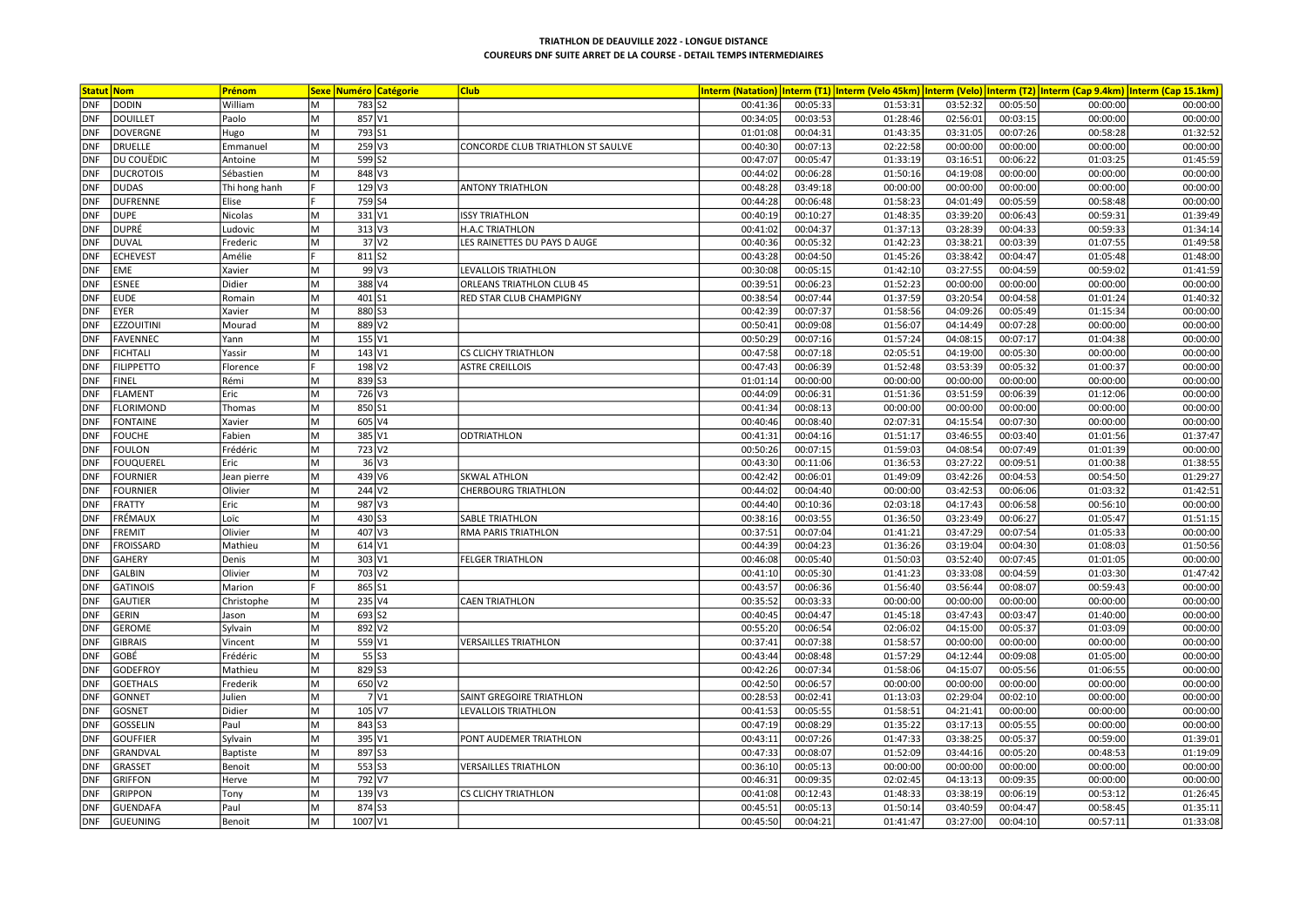| <b>Statut Nom</b> |                      | Prénom             | <b>Sexe</b> |                      | <b>Numéro Catégorie</b> | <b>Club</b>                                   |          |               |          |          |          | Interm (Natation)  Interm (T1)  Interm (Velo 45km)  Interm (Velo)  Interm (T2)  Interm (Cap 9.4km)  Interm (Cap 15.1km |          |
|-------------------|----------------------|--------------------|-------------|----------------------|-------------------------|-----------------------------------------------|----------|---------------|----------|----------|----------|------------------------------------------------------------------------------------------------------------------------|----------|
| <b>DNF</b>        | GUILET               | Emmanuel           | M           | 1006 V3              |                         | DEAUVILLE TROUVILLE TRIATHLON                 | 00:38:44 | 00:05:30      | 01:46:52 | 03:46:39 | 00:05:46 | 01:00:23                                                                                                               | 01:36:59 |
| <b>DNF</b>        | GUILLARD             | Laurent            | M           | $150$ V3             |                         |                                               | 00:28:29 | 00:04:27      | 01:46:10 | 03:47:41 | 00:05:31 | 00:56:20                                                                                                               | 01:29:35 |
| <b>DNF</b>        | GUITARD              | Jerome             | M           |                      | 647 V4                  |                                               | 00:40:20 | 00:09:47      | 01:52:15 | 03:46:52 | 00:08:47 | 01:03:04                                                                                                               | 00:00:00 |
| <b>DNF</b>        | <b>GUITTON</b>       | Marie              |             | 907 53               |                         |                                               | 00:47:18 | 00:04:58      | 01:58:50 | 04:12:39 | 00:07:28 | 00:50:09                                                                                                               | 00:00:00 |
| <b>DNF</b>        | <b>GWENDAL</b>       | Laurent            | M           | 696 S1               |                         |                                               | 00:36:21 | 00:05:44      | 01:40:56 | 03:32:08 | 00:04:39 | 00:54:08                                                                                                               | 01:33:30 |
| <b>DNF</b>        | <b>HALLAM</b>        | Marcus             | м           | $121$ V3             |                         | <b>LEVALLOIS TRIATHLON</b>                    | 00:44:08 | 00:04:02      | 00:00:00 | 00:00:00 | 00:00:00 | 00:00:00                                                                                                               | 00:00:00 |
| <b>DNF</b>        | <b>HAYAT</b>         | Philippe           | M           | 332 V3               |                         | <b>ISSY TRIATHLON</b>                         | 00:43:49 | 00:06:35      | 01:48:47 | 03:45:38 | 00:06:00 | 00:59:47                                                                                                               | 01:38:18 |
| <b>DNF</b>        | <b>HELAINE</b>       | Alexandre          | M           | 898 S4               |                         |                                               | 00:53:40 | 00:04:44      | 01:47:10 | 03:42:58 | 00:04:46 | 01:03:20                                                                                                               | 00:00:00 |
| <b>DNF</b>        | <b>HELLEU</b>        | Jean cyrille       | M           |                      | $351$ V <sub>5</sub>    | LES RAINETTES DU PAYS D AUGE                  | 00:42:24 | 00:05:38      | 01:36:41 | 03:20:31 | 00:05:37 | 00:56:42                                                                                                               | 01:33:07 |
| <b>DNF</b>        | HENNEUSE             | Grgegory           | M           |                      | 414 V3                  | <b>RONCQ TRIATHLON</b>                        | 00:49:27 | 00:05:51      | 01:44:00 | 03:33:06 | 00:05:03 | 00:58:43                                                                                                               | 01:34:39 |
| <b>DNF</b>        | <b>HERBILLON</b>     | Romain             | M           |                      | 178 V <sub>2</sub>      | A.J. AUXERRE TRIATHLON                        | 00:38:22 | 00:04:08      | 00:00:00 | 00:00:00 | 00:00:00 | 00:00:00                                                                                                               | 00:00:00 |
| <b>DNF</b>        | <b>HEULZ</b>         | Romain             | M           | 853 S4               |                         |                                               | 00:44:14 | 00:06:25      | 01:45:56 | 03:40:49 | 00:06:07 | 01:03:44                                                                                                               | 01:42:37 |
| <b>DNF</b>        | <b>HEURTAUX</b>      | David              | M           |                      | 993 V3                  |                                               | 00:44:28 | 00:09:40      | 01:53:16 | 00:00:00 | 00:00:00 | 01:03:21                                                                                                               | 00:00:00 |
| <b>DNF</b>        | <b>HILLION</b>       | Josselin           | M           |                      | 455 V2                  | T.C. JOUE LES TOURS                           | 00:51:21 | 00:05:27      | 01:51:45 | 03:47:17 | 00:04:23 | 01:01:06                                                                                                               | 00:00:00 |
| <b>DNF</b>        | HODEE                | Franck             | M           | 901 V3               |                         |                                               | 00:41:05 | 00:06:50      | 01:34:53 | 03:15:19 | 00:04:37 | 00:57:42                                                                                                               | 01:36:30 |
| DNF               | <b>HONORÉ</b>        | Matthieu           | M           | 273 S3               |                         | <b>DASSAULT SPORTS</b>                        | 00:43:49 | 00:05:36      | 01:45:00 | 03:44:42 | 00:06:02 | 00:57:53                                                                                                               | 01:36:06 |
| <b>DNF</b>        | <b>HONORE</b>        | Thomas             | M           |                      | 564 V <sub>2</sub>      | VILLENEUVE D ASCQ TRIATHLON                   | 00:37:31 | 00:08:03      | 01:58:45 | 04:02:42 | 00:08:37 | 00:57:48                                                                                                               | 00:00:00 |
| <b>DNF</b>        | <b>HOUSSAY</b>       | Guillaume          | M           |                      | 864 V3                  |                                               | 00:41:29 | 00:06:05      | 01:58:32 | 00:00:00 | 00:00:00 | 00:00:00                                                                                                               | 00:00:00 |
| <b>DNF</b>        | <b>IMBERT</b>        | Xavier             | M           | 333 V4               |                         | <b>ISSY TRIATHLON</b>                         | 00:43:06 | 00:04:56      | 01:50:04 | 03:47:17 | 00:04:41 | 01:00:15                                                                                                               | 01:37:08 |
| <b>DNF</b>        | <b>INQUEL</b>        | Erwan              | M           | 867 S4               |                         |                                               | 00:52:53 | 00:07:31      | 01:47:11 | 03:49:42 | 00:06:10 | 01:09:02                                                                                                               | 00:00:00 |
| <b>DNF</b>        | <b>JAGLIN</b>        | Pierre             | M           | 613 S4               |                         |                                               | 00:42:20 | 00:06:00      | 01:51:17 | 04:01:20 | 00:06:17 | 01:01:31                                                                                                               | 00:00:00 |
| <b>DNF</b>        | <b>JAMETTI</b>       | Sebastien          | M           |                      | $21$ S <sub>3</sub>     |                                               | 00:38:53 | 00:05:26      | 01:45:14 | 03:44:48 | 00:06:13 | 00:59:36                                                                                                               | 01:38:55 |
| <b>DNF</b>        | <b>JOLIE</b>         | Louis              | M           |                      | $24$ V <sub>3</sub>     |                                               | 00:41:25 | 00:09:23      | 01:55:10 | 03:55:59 | 00:07:06 | 01:05:00                                                                                                               | 00:00:00 |
| <b>DNF</b>        | <b>JOUSSELIN</b>     | Olivier            | M           |                      | 866 V4                  |                                               | 00:42:42 | 00:05:42      | 01:41:19 | 03:33:01 | 00:05:34 | 01:07:09                                                                                                               | 01:51:38 |
| DNF               | JULIEN               | Antoine            | M           | 375 S3               |                         | <b>MSA TRIATHLON</b>                          | 00:44:08 | 00:04:11      | 01:58:12 | 04:20:30 | 00:04:52 | 00:00:00                                                                                                               | 00:00:00 |
| <b>DNF</b>        | JULIEN               | Maxime             | M           | 376 S3               |                         | <b>MSA TRIATHLON</b>                          | 00:38:12 | 00:05:38      | 01:38:38 | 03:18:51 | 00:05:07 | 01:08:11                                                                                                               | 01:51:21 |
| <b>DNF</b>        | <b>KERDILES</b>      | Eric               | M           |                      | 181 V4                  | A.S.M BOUYGUES                                | 00:37:58 | 00:05:15      | 01:39:10 | 03:23:20 | 00:07:02 | 01:04:03                                                                                                               | 01:45:16 |
| <b>DNF</b>        | <b>KUNTZ</b>         | Rémi               | M           | 403 S2               |                         | RMA PARIS TRIATHLON                           | 00:36:51 | 00:05:32      | 01:36:25 | 03:19:20 | 00:04:10 | 01:07:28                                                                                                               | 01:52:09 |
| <b>DNF</b>        | LACOMBE              | David              | M           | 954 V1               |                         |                                               | 00:41:58 | 00:06:45      | 01:44:09 | 03:35:58 | 00:00:00 | 00:00:00                                                                                                               | 00:00:00 |
| <b>DNF</b>        | LAFORGE              | Mathieu            | M           | $625$ S3             |                         |                                               | 00:46:20 | 00:05:35      | 01:57:56 | 04:21:30 | 00:03:38 | 01:04:05                                                                                                               | 00:00:00 |
| <b>DNF</b>        | LAMY                 | Nicolas            | M           |                      | 266 V <sub>2</sub>      | <b>COUERON TRIATHLON</b>                      | 00:32:47 | 00:03:57      | 01:40:21 | 03:32:26 | 00:05:35 | 01:04:55                                                                                                               | 01:45:05 |
| <b>DNF</b>        | LANGLOIS             | Arnaud             | M           |                      | 480 V2                  | TRIATH'CLUB D'ANDRESY                         | 03:57:36 | $-3: -12:-34$ | 00:00:00 | 00:00:00 | 00:00:00 | 00:00:00                                                                                                               | 00:00:00 |
| <b>DNF</b>        | LANGLOIS             | Stéphane           | M           | 586 V1               |                         |                                               | 00:48:20 | 00:07:46      | 01:51:14 | 03:48:45 | 00:09:48 | 00:55:59                                                                                                               | 01:28:28 |
| <b>DNF</b>        | LARRICQ              | Romain             | M           | 667 S2               |                         |                                               | 00:35:04 | 00:03:50      | 00:00:00 | 00:00:00 | 00:00:00 | 00:00:00                                                                                                               | 00:00:00 |
| <b>DNF</b>        | LASSUS-DESSUS        | Romain             | M           | 750 S3               |                         |                                               | 00:38:56 | 00:05:14      | 01:40:42 | 03:24:45 | 00:04:32 | 00:51:41                                                                                                               | 01:32:16 |
| <b>DNF</b>        | LAURENT              | Frederic           | M           | 256 V <sub>2</sub>   |                         | <b>CNC TRIATHLON</b>                          | 00:35:53 | 00:06:19      | 01:40:48 | 03:36:56 | 00:06:26 | 00:00:00                                                                                                               | 00:00:00 |
| <b>DNF</b>        | LAVAIL               | Franck             | M           |                      | $118$ V <sub>3</sub>    | LEVALLOIS TRIATHLON                           | 00:31:15 | 00:03:45      | 01:36:23 | 03:14:51 | 00:03:57 | 00:00:00                                                                                                               | 00:00:00 |
| <b>DNF</b>        | LAVAUT               | Fabien             | M           | 180 V1               |                         | A.S. LIBOURNE TRIATHLON                       | 00:41:44 | 00:05:45      | 01:40:49 | 03:28:17 | 00:05:33 | 01:50:10                                                                                                               | 00:00:00 |
| <b>DNF</b>        | <b>LAW LETELLIER</b> | Julie              |             | 502 V1               |                         | TRIATHLON FLERS LA FERTE MACE                 | 00:40:26 | 00:05:23      | 01:45:53 | 03:38:08 | 00:06:30 | 01:01:45                                                                                                               | 01:38:08 |
| <b>DNF</b>        | LE FUR               | Loïc               | M           |                      | 398 V2                  | PONT AUDEMER TRIATHLON                        | 00:40:42 | 00:03:54      | 01:38:13 | 03:24:34 | 00:04:20 | 01:04:05                                                                                                               | 01:45:12 |
| <b>DNF</b>        | LE GALL              | Philippe           | M           |                      | $194$ V <sub>3</sub>    | ASCC.RAMBOUILLET OLYMPIQUE                    | 00:42:32 | 00:08:06      | 00:00:00 | 00:00:00 | 00:00:00 | 00:00:00                                                                                                               | 00:00:00 |
| <b>DNF</b>        | LE GOFF              | Robin              | M           | 967 S1               |                         |                                               | 00:55:08 | 00:04:13      | 01:54:49 | 04:01:44 | 00:00:00 | 00:00:00                                                                                                               | 00:00:00 |
| <b>DNF</b>        | LE GUEN              | Yvan               | M           |                      | 785 V5                  |                                               | 01:00:40 | 00:08:50      | 01:57:31 | 03:58:27 | 00:07:28 | 00:00:00                                                                                                               | 00:00:00 |
| <b>DNF</b>        | LE MESLE             | Marie-amélie       |             |                      | 46 S3                   | <b>CHERBOURG TRIATHLON</b>                    | 00:45:44 | 00:05:20      | 01:51:08 | 03:54:55 | 00:04:44 | 01:03:57                                                                                                               | 00:00:00 |
| <b>DNF</b>        | LE MOIGN             | Eric               | M           |                      | 886 V2                  |                                               | 00:40:49 | 00:04:33      | 01:36:22 | 03:17:25 | 00:05:22 | 00:58:51                                                                                                               | 01:36:51 |
| <b>DNF</b>        | LE MOUILLOUR         | Laurent            | M           |                      | 687 V4                  |                                               | 00:37:38 | 00:07:02      | 01:37:18 | 03:20:49 | 00:06:34 | 01:00:02                                                                                                               | 00:00:00 |
| <b>DNF</b>        | LE PALLEC            | David              | M           |                      | 207 V2                  | <b>BAUD KORRIG ENDURANCE</b>                  | 00:36:55 | 00:05:24      | 01:41:20 | 03:29:17 | 00:06:50 | 01:03:52                                                                                                               | 01:46:59 |
| <b>DNF</b>        | <b>LE THIERRY</b>    | Guillaume          | M           | $518$ V3             |                         | TRINOSAURE                                    | 00:38:28 | 00:05:16      | 01:36:51 | 03:20:26 | 00:05:30 | 01:04:46                                                                                                               | 01:45:23 |
| <b>DNF</b>        | LEBAS                | Damien             | M           |                      | 447 V3                  | <b>STADE FRANCAIS</b>                         | 00:32:49 | 00:03:47      | 00:00:00 | 00:00:00 | 00:00:00 | 00:00:00                                                                                                               | 00:00:00 |
| <b>DNF</b>        | LEBLAN               | Lea                |             | 659 S2               |                         |                                               | 00:41:23 | 00:05:21      | 02:02:15 | 04:19:55 | 00:03:58 | 01:05:47                                                                                                               | 00:00:00 |
| <b>DNF</b>        | LEBLANC              | Antoine            | M           | 668 52               |                         |                                               | 00:42:11 | 00:05:44      | 01:39:29 | 03:29:57 | 00:05:43 | 00:00:00                                                                                                               | 00:00:00 |
| <b>DNF</b>        | LEBRERE              | Jean marie laurent | lм          | $193$ V <sub>3</sub> |                         | AS.CULTUREL ET SPORTIVE LES RENARDS DU LEVANT | 00:47:53 | 00:05:58      | 01:45:11 | 03:31:32 | 00:04:04 | 00:55:41                                                                                                               | 01:31:26 |
| <b>DNF</b>        | LECOMTE              | Eric               | M           |                      | 888 V4                  |                                               | 00:41:45 | 00:05:55      | 01:52:38 | 04:02:50 | 00:09:20 | 01:26:17                                                                                                               | 00:00:00 |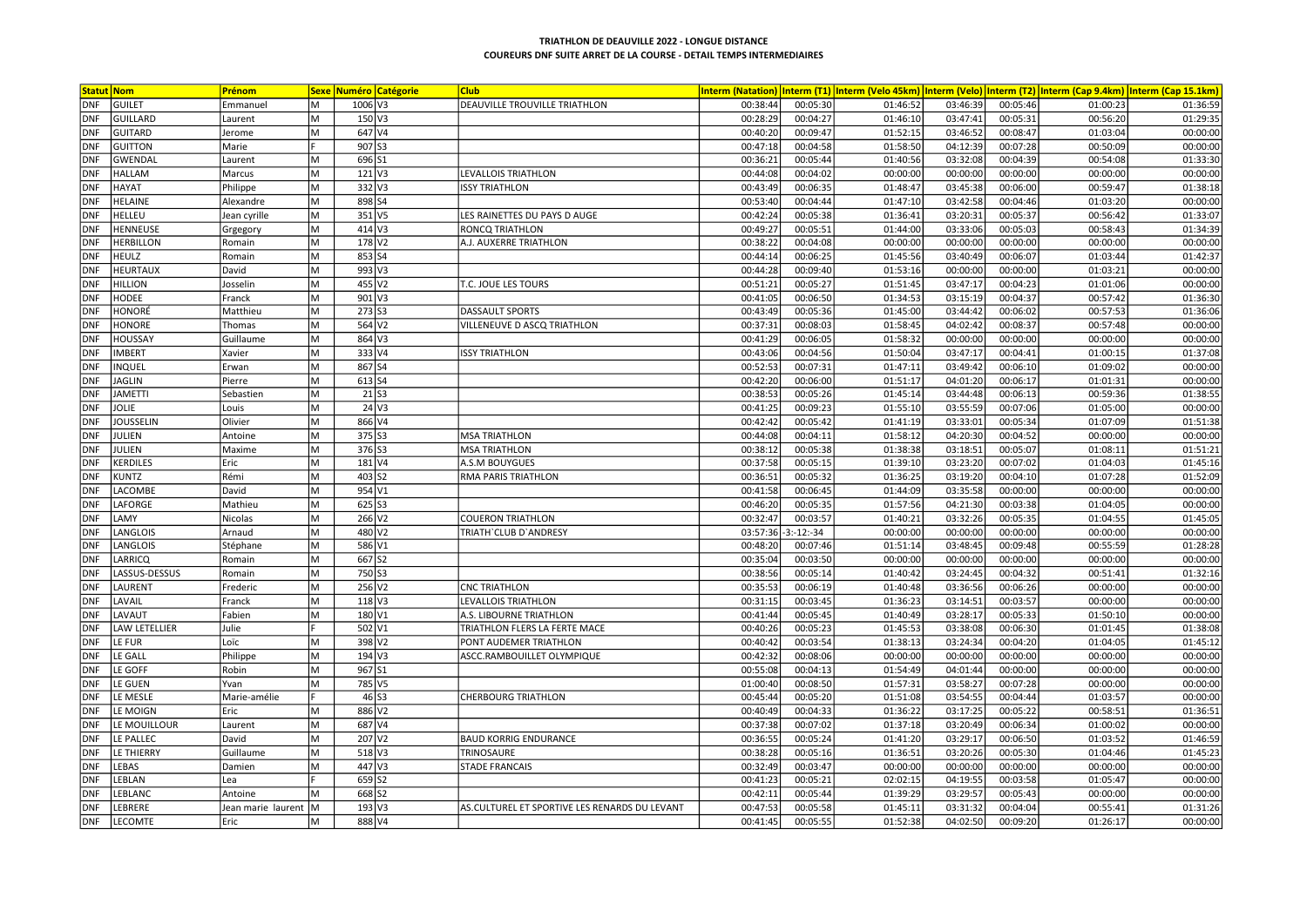| <b>Statut Nom</b> |                        | Prénom    |   | <b>Sexe Numéro Catégorie</b> | <b>Club</b>                              |          |          |          |          |          | Interm (Natation)  Interm (T1)  Interm (Velo 45km)  Interm (Velo)  Interm (T2)  Interm (Cap 9.4km)  Interm (Cap 15.1km |          |
|-------------------|------------------------|-----------|---|------------------------------|------------------------------------------|----------|----------|----------|----------|----------|------------------------------------------------------------------------------------------------------------------------|----------|
| <b>DNF</b>        | LEDOUX                 | Francois  | M | 697 S4                       |                                          | 00:37:16 | 00:06:06 | 01:43:18 | 03:37:48 | 00:07:25 | 01:03:56                                                                                                               | 01:41:17 |
| <b>DNF</b>        | <b>LEFÈVRE</b>         | Richard   | M | $879$ V3                     |                                          | 00:41:39 | 00:05:24 | 01:42:18 | 03:32:38 | 00:06:26 | 01:04:10                                                                                                               | 01:45:05 |
| <b>DNF</b>        | LEFRANC                | Aymeric   | M | 328 V <sub>2</sub>           | <b>ISSY TRIATHLON</b>                    | 00:34:36 | 00:06:07 | 01:40:24 | 03:27:19 | 00:04:35 | 01:43:52                                                                                                               | 00:00:00 |
| DNF               | LEFRANC                | Julie     |   | 642 V1                       |                                          | 00:41:26 | 00:05:56 | 01:52:22 | 03:48:58 | 00:06:23 | 00:59:46                                                                                                               | 01:36:15 |
| <b>DNF</b>        | LEGLEYE                | Stéphane  | M | $662$ V3                     |                                          | 00:40:59 | 00:07:25 | 01:43:40 | 03:32:37 | 00:05:05 | 01:03:51                                                                                                               | 01:38:20 |
| <b>DNF</b>        | <b>LEGROS</b>          | François  | M | 472 V2                       | TRI VELOCE SAINT SEBASTIEN               | 00:41:00 | 00:05:10 | 02:01:25 | 04:13:55 | 00:05:22 | 00:59:07                                                                                                               | 00:00:00 |
| DNF               | LEHMANN                | Emmanuel  | M | $138$ V <sub>2</sub>         | <b>CS CLICHY TRIATHLON</b>               | 00:36:22 | 00:06:26 | 01:45:35 | 03:37:10 | 00:08:03 | 00:57:22                                                                                                               | 01:32:57 |
| <b>DNF</b>        | LELONG                 | Renaud    | M | 868 V2                       |                                          | 00:39:07 | 00:12:42 | 01:52:34 | 03:49:43 | 00:10:18 | 01:01:38                                                                                                               | 00:00:00 |
| <b>DNF</b>        | LENJALLEY              | Alexandre | M | $52$ S4                      |                                          | 00:44:14 | 00:04:29 | 01:36:56 | 03:28:10 | 00:04:52 | 01:09:03                                                                                                               | 01:48:10 |
| <b>DNF</b>        | LEROY                  | Jessy     | M | 69 S2                        | <b>LILLE TRIATHLON</b>                   | 00:52:02 | 00:10:43 | 02:21:36 | 00:00:00 | 00:00:00 | 00:00:00                                                                                                               | 00:00:00 |
| <b>DNF</b>        | LESAGE                 | Olivier   | M | 275 V1                       | E.C. SARTROUVILLE                        | 00:43:01 | 00:07:19 | 00:00:00 | 00:00:00 | 00:00:00 | 00:00:00                                                                                                               | 00:00:00 |
| <b>DNF</b>        | LESAGE                 | Pierre    | M | 290 V1                       | E.S.M. GONFREVILLE L ORCHER              | 00:37:40 | 00:05:26 | 01:37:48 | 03:25:15 | 00:04:20 | 01:03:48                                                                                                               | 01:47:50 |
| <b>DNF</b>        | <b>LETORT</b>          | Fabien    | M | 433 V1                       | SAINT GREGOIRE TRIATHLON                 | 00:33:54 | 00:03:08 | 01:23:12 | 02:54:08 | 00:05:19 | 00:00:00                                                                                                               | 00:00:00 |
| <b>DNF</b>        | LEVAILLANT             | Rénald    | M | $208$ V <sub>2</sub>         | <b>BEAUMONT TRIATHLON</b>                | 00:41:07 | 00:06:24 | 01:42:53 | 03:39:44 | 00:05:46 | 01:09:57                                                                                                               | 01:46:54 |
| <b>DNF</b>        | LOISEAU                | Denis     | M | 656 V3                       |                                          | 00:45:47 | 00:11:40 | 01:42:08 | 03:24:06 | 00:08:50 | 00:54:40                                                                                                               | 01:27:46 |
| <b>DNF</b>        | LOUIS                  | Ronald    | M | 548 V1                       | VELO CLUB CANTON LES PIEUX               | 00:40:58 | 00:06:43 | 01:51:20 | 03:55:23 | 00:06:53 | 01:06:48                                                                                                               | 00:00:00 |
| <b>DNF</b>        | LOUIS JOSEPH           | Cyril     | M | 604 V1                       |                                          | 00:42:33 | 00:04:55 | 01:55:15 | 03:48:17 | 00:03:49 | 00:55:18                                                                                                               | 01:32:03 |
| <b>DNF</b>        | LOUVEL                 | Oswald    | M | 777 V1                       |                                          | 00:42:04 | 00:04:19 | 01:44:48 | 03:32:25 | 00:06:56 | 00:59:03                                                                                                               | 01:38:33 |
| <b>DNF</b>        | LOZADA                 | Walter    | M | $923$ S3                     |                                          | 00:41:00 | 00:06:17 | 01:36:58 | 03:27:46 | 00:05:10 | 01:01:52                                                                                                               | 01:41:18 |
| <b>DNF</b>        | MACÉ                   | Benjamin  | M | 855 S3                       |                                          | 00:52:26 | 00:05:43 | 01:56:46 | 03:56:03 | 00:08:13 | 00:50:41                                                                                                               | 00:00:00 |
| <b>DNF</b>        | <b>MACKAY</b>          | Kris      | M | 837 V2                       |                                          | 00:42:42 | 00:06:58 | 00:00:00 | 00:00:00 | 00:00:00 | 00:46:21                                                                                                               | 01:14:24 |
| <b>DNF</b>        | MADELAINE              | Quentin   | M | 420 S3                       | <b>ROUEN TRIATHLON</b>                   | 00:41:37 | 00:05:34 | 01:40:54 | 03:31:33 | 00:05:17 | 00:57:59                                                                                                               | 01:34:09 |
| <b>DNF</b>        | MAGDELEINE             | Yoan      | M | 961 S4                       |                                          | 00:35:55 | 00:15:50 | 02:02:26 | 03:58:16 | 00:08:39 | 00:56:22                                                                                                               | 00:00:00 |
| <b>DNF</b>        | MAHFOUZ                | Aurélie   |   | 555 S3                       | <b>VERSAILLES TRIATHLON</b>              | 00:42:26 | 00:05:51 | 01:44:55 | 03:35:57 | 00:04:30 | 00:57:29                                                                                                               | 01:32:20 |
| <b>DNF</b>        | <b>MALLET</b>          | Arnaud    | M | 190 V1                       | <b>ARGENTAN TRIATHLON</b>                | 00:38:26 | 00:05:05 | 01:42:02 | 03:30:41 | 00:04:27 | 01:01:50                                                                                                               | 01:41:38 |
| <b>DNF</b>        | MANGUIN                | Frederic  | M | 547 V1                       | VALLEE DE MONTMORENCY TRIATHLON          | 00:45:22 | 00:08:33 | 02:01:22 | 00:00:00 | 00:00:00 | 00:00:00                                                                                                               | 00:00:00 |
| <b>DNF</b>        | <b>MANTELET</b>        | Vincent   | M | $835$ V <sub>3</sub>         |                                          | 00:46:08 | 00:08:56 | 02:08:37 | 00:00:00 | 00:00:00 | 00:00:00                                                                                                               | 00:00:00 |
| <b>DNF</b>        | <b>MARIO</b>           | Ferraton  | M | 695 V4                       |                                          | 00:40:14 | 00:05:33 | 00:00:00 | 00:00:00 | 00:00:00 | 00:00:00                                                                                                               | 00:00:00 |
| <b>DNF</b>        | <b>MARLIN</b>          | Pierrick  | M | 299 V1                       | EVREUX AC. TRIATHLON                     | 00:41:14 | 00:06:34 | 01:45:43 | 03:34:49 | 00:04:36 | 01:31:34                                                                                                               | 00:00:00 |
| <b>DNF</b>        | <b>MARTIN</b>          | Charles   | M | 380 S3                       | <b>MYTRIBE</b>                           | 00:31:24 | 00:03:57 | 00:00:00 | 00:00:00 | 00:00:00 | 00:00:00                                                                                                               | 00:00:00 |
| <b>DNF</b>        | <b>MARTIN</b>          | Claude    | M | 425 V5                       | ROYAL TRIATHLON MARCO                    | 00:43:32 | 00:06:03 | 01:49:19 | 03:42:45 | 00:06:01 | 00:59:28                                                                                                               | 01:37:44 |
| <b>DNF</b>        | <b>MARTIN</b>          | Pierre    | M | 984 S4                       |                                          | 00:38:35 | 00:04:51 | 01:33:00 | 03:16:12 | 00:03:53 | 00:00:00                                                                                                               | 00:00:00 |
| DNF               | <b>MARTIN</b>          | Sébastien | M | $539$ $V2$                   | VAL D EUROPE TRIATHLON                   | 00:41:22 | 00:05:57 | 01:40:57 | 03:30:27 | 00:06:29 | 01:01:48                                                                                                               | 01:43:01 |
| <b>DNF</b>        | <b>MARY</b>            | Clément   | M | 766 S2                       |                                          | 00:45:53 | 00:10:28 | 01:58:31 | 04:09:46 | 00:10:54 | 00:00:00                                                                                                               | 00:00:00 |
| <b>DNF</b>        | <b>MASCARO</b>         | Sabine    |   | 448 V4                       | <b>STADE FRANCAIS</b>                    | 00:41:20 | 00:04:45 | 01:40:04 | 03:25:31 | 00:05:00 | 00:59:01                                                                                                               | 01:37:40 |
| <b>DNF</b>        | <b>MAZIERS</b>         | Cédric    | M | 460 V <sub>2</sub>           | <b>TEAM SEDAN TRIATHLON</b>              | 00:36:54 | 00:06:42 | 01:44:51 | 03:38:07 | 00:04:56 | 00:58:41                                                                                                               | 01:34:25 |
| <b>DNF</b>        | MEGNEGNEAU             | Sylvain   | M | 339 V1                       | <b>LANNION TRIATHLON</b>                 | 00:45:52 | 00:05:32 | 01:43:35 | 03:33:15 | 00:04:01 | 01:01:31                                                                                                               | 01:40:17 |
| <b>DNF</b>        | MEIGNAN                | Hugues    | M | 188 V <sub>2</sub>           | ANJOU TRIATHLON TRELAZE                  | 00:41:53 | 00:07:01 | 01:42:17 | 03:34:10 | 00:05:27 | 01:05:12                                                                                                               | 01:41:30 |
| <b>DNF</b>        | MELINARD               | Arnaud    | M | 592 V1                       | TRIATHLON SAINT REMY LES CHEVREUSE       | 00:49:36 | 00:05:45 | 01:43:02 | 03:36:43 | 00:05:27 | 00:59:28                                                                                                               | 01:34:49 |
| <b>DNF</b>        | MENIGAULT              | Gérald    | M | 199 V3                       | <b>ASTRE CREILLOIS</b>                   | 00:46:37 | 00:07:42 | 01:52:52 | 03:53:35 | 00:05:38 | 00:00:00                                                                                                               | 00:00:00 |
| <b>DNF</b>        | MENNESSIER             | Nicolas   | M | 653 V1                       |                                          | 00:00:00 | 00:00:00 | 00:00:00 | 00:00:00 | 00:00:00 | 00:00:00                                                                                                               | 00:00:00 |
| <b>DNF</b>        | MENUEL                 | Vincent   | M | 389 S4                       | PARIS SPORT CLUB                         | 00:40:28 | 00:06:16 | 01:41:27 | 03:33:22 | 00:05:00 | 01:10:01                                                                                                               | 01:55:23 |
| <b>DNF</b>        | MOLINA                 | Alvaro    | M | 301 S4                       | <b>EXPATRIES TRIATHLON CLUB</b>          | 00:37:48 | 00:04:14 | 00:00:00 | 00:00:00 | 00:00:00 | 00:00:00                                                                                                               | 00:00:00 |
| <b>DNF</b>        | <b>MONDE DUMOUTIER</b> | Damien    | M | 918 S4                       |                                          | 00:46:37 | 00:04:59 | 01:45:35 | 03:43:49 | 00:04:16 | 00:55:15                                                                                                               | 01:29:42 |
| <b>DNF</b>        | MONTASSIER             | Mathieu   | M | 109 S4                       | LEVALLOIS TRIATHLON                      | 00:43:26 | 00:04:26 | 01:47:43 | 03:34:03 | 00:03:52 | 00:58:37                                                                                                               | 01:35:36 |
| DNF               | <b>MORIN</b>           | Pascal    | M | $924$ V <sub>3</sub>         |                                          | 00:50:49 | 00:07:55 | 01:42:53 | 03:33:02 | 00:07:36 | 01:00:17                                                                                                               | 01:35:49 |
| <b>DNF</b>        | MORLET                 | Maxime    | M | 646 S2                       |                                          | 00:45:30 | 00:06:21 | 01:54:29 | 04:11:39 | 00:05:45 | 01:11:36                                                                                                               | 00:00:00 |
| <b>DNF</b>        | <b>MOUQUET</b>         | Laurent   | M | $263$ V3                     | COTE D OPALE TRIATHLON CALAIS SAINT OMER | 00:39:40 | 00:05:00 | 01:44:48 | 03:35:23 | 00:05:34 | 00:56:08                                                                                                               | 01:31:54 |
| <b>DNF</b>        | MULARD                 | Tristan   | M | $931$ S <sub>2</sub>         |                                          | 00:47:51 | 00:05:08 | 01:46:23 | 03:41:32 | 00:04:34 | 01:00:49                                                                                                               | 01:39:22 |
| <b>DNF</b>        | NICOUD                 | Raphael   | M | 329 S4                       | <b>ISSY TRIATHLON</b>                    | 00:44:25 | 00:06:15 | 02:00:07 | 04:04:01 | 00:05:41 | 01:13:45                                                                                                               | 00:00:00 |
| <b>DNF</b>        | <b>NORMAND</b>         | Charly    | M | 833 S3                       |                                          | 00:45:27 | 00:06:16 | 01:41:39 | 03:29:59 | 00:06:39 | 01:04:42                                                                                                               | 01:44:14 |
| <b>DNF</b>        | OLIVIER                | Simon     | M | 600 S3                       |                                          | 00:46:55 | 00:05:25 | 01:43:58 | 03:45:35 | 00:04:36 | 00:54:12                                                                                                               | 01:29:12 |
| <b>DNF</b>        | ORSINI                 | Thomas    | M | 875 V3                       |                                          | 00:48:03 | 00:05:40 | 01:44:42 | 03:30:59 | 00:05:59 | 00:58:36                                                                                                               | 01:35:38 |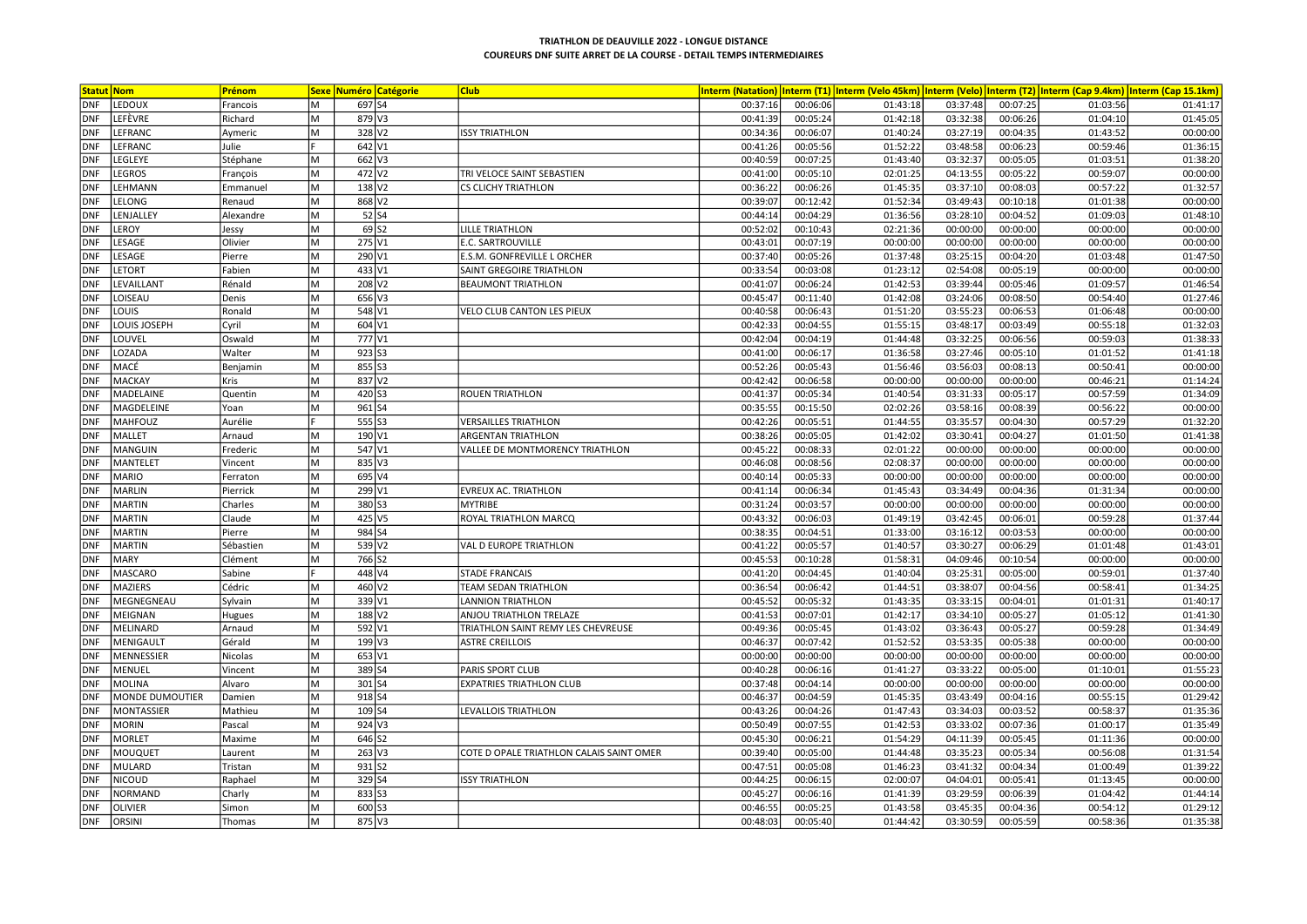|                          | <b>Statut Nom</b>             | Prénom            |        |                    | <b>Sexe Numéro Catégorie</b> | <b>Club</b>                        |                      |                      |                      |                      |                      |                      | Interm (Natation) Interm (T1) Interm (Velo 45km) Interm (Velo) Interm (T2) Interm (Cap 9.4km) Interm (Cap 15.1km) |
|--------------------------|-------------------------------|-------------------|--------|--------------------|------------------------------|------------------------------------|----------------------|----------------------|----------------------|----------------------|----------------------|----------------------|-------------------------------------------------------------------------------------------------------------------|
| <b>DNF</b>               | OSSWALD                       | Hugues            | M      |                    | 884 V1                       |                                    | 00:40:58             | 00:07:05             | 01:42:03             | 03:34:06             | 00:07:32             | 01:03:30             | 01:47:07                                                                                                          |
| <b>DNF</b>               | <b>OUDART</b>                 | Alexandre         | M      | 713 S4             |                              |                                    | 00:46:31             | 00:10:33             | 01:37:55             | 03:25:22             | 00:06:21             | 00:00:00             | 00:00:00                                                                                                          |
| <b>DNF</b>               | OURGHANLIAN                   | Gérard            | M      |                    | 149 V4                       |                                    | 00:42:47             | 00:06:03             | 01:47:34             | 03:47:25             | 00:06:59             | 01:10:31             | 00:00:00                                                                                                          |
| <b>DNF</b>               | PAOLANTONI                    | Ophélie           |        | 742 S3             |                              |                                    | 01:00:01             | 00:04:25             | 02:06:02             | 00:00:00             | 00:00:00             | 00:00:00             | 00:00:00                                                                                                          |
| <b>DNF</b>               | PAPIN                         | Guillaume         | M      | 1005 V1            |                              |                                    | 00:42:55             | 00:09:48             | 01:45:34             | 03:29:40             | 00:10:05             | 00:56:14             | 01:31:09                                                                                                          |
| <b>DNF</b>               | PARAGOT                       | Damien            | M      |                    | 272 V3                       | <b>COURBEVOIE TRIATHLON</b>        | 00:46:59             | 00:10:44             | 01:56:20             | 04:02:48             | 00:11:24             | 01:09:01             | 00:00:00                                                                                                          |
| <b>DNF</b>               | PAUL                          | Jean-rené         | M      | 304 S4             |                              | FONTENAY LE COMTE VENDEE TRIATHLON | 00:41:00             | 00:05:46             | 01:46:07             | 03:36:45             | 00:05:19             | 01:03:12             | 01:42:45                                                                                                          |
| <b>DNF</b>               | PAUTET                        | Maxime            | M      | 634 S3             |                              |                                    | 00:33:55             | 00:04:22             | 01:32:44             | 00:00:00             | 00:00:00             | 00:00:00             | 00:00:00                                                                                                          |
| <b>DNF</b>               | PERE                          | Jean-yves         | M      |                    | 106 V1                       | LEVALLOIS TRIATHLON                | 00:42:05             | 00:04:31             | 01:40:45             | 03:35:14             | 00:08:59             | 01:23:21             | 00:00:00                                                                                                          |
| <b>DNF</b>               | PERIER                        | Olivier           | M      |                    | 98 V <sub>2</sub>            | LEVALLOIS TRIATHLON                | 00:41:23             | 00:05:00             | 01:40:52             | 03:31:53             | 00:04:18             | 01:01:51             | 01:41:04                                                                                                          |
| <b>DNF</b>               | <b>PERRON</b>                 | Jean-luc          | M      |                    | 292 V5                       | ECUREUILS DE PLOUAY                | 00:43:38             | 00:04:40             | 01:36:45             | 03:21:33             | 00:04:59             | 00:00:00             | 00:00:00                                                                                                          |
| <b>DNF</b>               | PESTIAUX                      | Stephane          | M      |                    | $260$ V3                     | CONCORDE CLUB TRIATHLON ST SAULVE  | 00:40:46             | 00:06:17             | 01:45:17             | 03:34:27             | 00:08:11             | 00:58:22             | 01:33:57                                                                                                          |
| <b>DNF</b>               | PEYLE                         | Sebastien         | M      |                    | $640$ V3                     |                                    | 00:40:41             | 00:05:45             | 01:47:24             | 03:42:09             | 00:07:00             | 00:52:45             | 01:25:31                                                                                                          |
| <b>DNF</b>               | PHILIZOT                      | Clement           | M      |                    | 516 V1                       | TRIMOVAL MOLSHEIM                  | 00:39:01             | 00:05:34             | 01:34:57             | 00:00:00             | 00:00:00             | 00:00:00             | 00:00:00                                                                                                          |
| <b>DNF</b>               | PIBOUIN                       | Stéphane          | M      | 942 V1             |                              |                                    | 00:35:23             | 00:05:06             | 01:40:24             | 00:00:00             | 00:00:00             | 00:00:00             | 00:00:00                                                                                                          |
| <b>DNF</b>               | PIED                          | Christophe        | M      |                    | $515$ V4                     | <b>TRICAT</b>                      | 00:37:12             | 00:05:26             | 01:35:53             | 03:18:58             | 00:04:18             | 01:03:20             | 01:45:20                                                                                                          |
| <b>DNF</b>               | PIERRAT                       | Christophe        | M      |                    | $522$ V3                     | <b>TUVB TRIATHLON</b>              | 00:43:09             | 00:04:48             | 01:59:40             | 04:07:50             | 00:05:05             | 00:57:16             | 00:00:00                                                                                                          |
| <b>DNF</b>               | PIGNE                         | Etienne           | M      |                    | 676 V3                       |                                    | 00:39:44             | 00:06:43             | 02:00:57             | 04:19:31             | 00:00:00             | 00:00:00             | 00:00:00                                                                                                          |
| <b>DNF</b>               | <b>PINCHON</b>                | Florent           | M      | 828 53             |                              |                                    | 00:38:06             | 00:06:34             | 01:51:19             | 03:56:40             | 00:04:58             | 00:55:53             | 01:30:58                                                                                                          |
| <b>DNF</b>               | PINCON                        | David             | M      |                    | $505$ V3                     | TRIATHLON PAYS DU NEUBOURG         | 00:39:31             | 00:05:24             | 01:41:36             | 03:24:11             | 00:07:43             | 01:01:20             | 01:38:26                                                                                                          |
| <b>DNF</b>               | <b>POIRIEZ</b>                | Marc              | M      |                    | $161$ V <sub>2</sub>         | TRIATHLON CLUB D'HAZEBROUCK        | 00:39:25             | 00:04:46             | 00:00:00             | 03:21:51             | 00:04:08             | 01:02:40             | 01:44:24                                                                                                          |
| <b>DNF</b>               | <b>PONTAIS</b>                | Olivier           | M      |                    | $532$ V <sub>3</sub>         | <b>USCCAEN TRIATHLON</b>           | 00:46:04             | 00:04:41             | 01:39:13             | 03:22:36             | 00:04:15             | 00:56:13             | 01:34:04                                                                                                          |
| <b>DNF</b>               | <b>POUPIN</b>                 | Maxime            | M      | 172 S4             |                              | 353 TRIATHLON CLUB                 | 00:40:41             | 00:06:47             | 00:00:00             | 00:00:00             | 00:00:00             | 00:00:00             | 00:00:00                                                                                                          |
| <b>DNF</b>               | POURRAT                       | Marie             |        | 113 S2             |                              | LEVALLOIS TRIATHLON                | 00:37:19             | 00:05:08             | 02:09:55             | 00:00:00             | 00:00:00             | 00:00:00             | 00:00:00                                                                                                          |
| <b>DNF</b>               | PRIOU                         | Romain            | M      | 456 S4             |                              | TEAM ANJOU TRIATHLON PASSION       | 00:35:23             | 00:03:27             | 00:00:00             | 00:00:00             | 00:00:00             | 00:00:00             | 00:00:00                                                                                                          |
| <b>DNF</b>               | <b>QUETIER</b>                | Ludovic           | M      |                    | 242 V <sub>2</sub>           | CHARLEVILLE TRIATHLON ARDENNES     | 00:30:23             | 00:03:52             | 01:29:23             | 03:05:01             | 00:00:00             | 00:00:00             | 00:00:00                                                                                                          |
| <b>DNF</b>               | RAULT                         | Yannis            | M      |                    | $145$ V <sub>2</sub>         | CHATEAU GONTIER TRIATHLON          | 00:43:33             | 00:06:47             | 01:48:07             | 03:37:24             | 00:04:54             | 01:03:37             | 01:44:08                                                                                                          |
| <b>DNF</b>               | REBOUT                        | Philippe          | M      |                    | $203$ V4                     | ATHLETIC CLUB MARCQUOIS            | 00:42:16             | 00:07:53             | 01:39:19             | 03:32:17             | 00:07:05             | 01:06:33             | 01:49:34                                                                                                          |
| <b>DNF</b>               | REGNAULD                      | <b>Baptiste</b>   | M      |                    | $56$ S4                      |                                    | 00:37:06             | 00:14:40             | 02:02:29             | 03:58:19             | 00:08:36             | 00:56:21             | 00:00:00                                                                                                          |
| <b>DNF</b>               | <b>RELLA</b>                  | Mathieu           | M      | 451 S2             |                              | <b>STADE FRANCAIS</b>              | 00:41:50             | 00:06:29             | 01:41:00             | 03:30:55             | 00:00:00             | 00:00:00             | 00:00:00                                                                                                          |
| <b>DNF</b>               | RÉMOND                        | Robin             | M      | 787 S2             |                              |                                    | 00:52:08             | 00:04:44             | 01:51:22             | 03:43:03             | 00:05:57             | 00:49:18             | 01:21:02                                                                                                          |
| <b>DNF</b>               | RENAUD                        | Eric              | M      |                    | 670 V4                       |                                    | 00:42:15             | 00:09:09             | 01:52:45             | 03:56:03             | 00:10:43             | 01:01:40             | 00:00:00                                                                                                          |
| <b>DNF</b>               | RENAULT                       | Gilles            | M      |                    | 788 V3                       |                                    | 00:41:28             | 00:06:32             | 01:38:48             | 03:24:50             | 00:05:30             | 00:56:22             | 01:33:29                                                                                                          |
| <b>DNF</b>               | RETAILLEAU                    | Pascal            | M      |                    | $601$ V3                     |                                    | 00:58:15             | 00:05:29             | 01:42:54             | 03:28:33             | 00:06:32             | 00:56:51             | 01:34:14                                                                                                          |
| <b>DNF</b>               | <b>REUTHER</b>                | Elise             |        | 708 S2             |                              |                                    | 00:38:12             | 00:05:39             | 01:51:51             | 03:56:22             | 00:06:17             | 01:07:03             | 00:00:00                                                                                                          |
| DNF                      | RICHARD                       | Nicolas           | M      | 728 S3             |                              |                                    | 00:44:22             | 00:06:34             | 01:54:23             | 03:51:32             | 00:06:27             | 01:08:18             | 00:00:00                                                                                                          |
| <b>DNF</b>               | RIEDL                         | Jesse             | M      | 606 S3             |                              |                                    | 00:39:00             | 00:05:11             | 01:38:41             | 03:30:15             | 00:05:40             | 00:59:52             | 01:36:33                                                                                                          |
| <b>DNF</b>               | RIMBERT                       | Emilie            |        | 189 S4             |                              | AQUATIQUE CLUB OLYMPIDE            | 00:38:30             | 00:04:03             | 00:00:00             | 00:00:00             | 00:00:00             | 00:00:00             | 00:00:00                                                                                                          |
| <b>DNF</b>               | <b>ROBERT</b>                 | Clement           | M      | 757 S2<br>$141$ S3 |                              |                                    | 00:44:53             | 00:05:57             | 01:39:38<br>01:50:50 | 03:21:35<br>03:49:57 | 00:07:04<br>00:05:28 | 00:57:08             | 01:34:37                                                                                                          |
| <b>DNF</b>               | <b>ROBERTO</b>                | Katia             |        |                    |                              | <b>CS CLICHY TRIATHLON</b>         | 00:38:56             | 00:06:25             |                      |                      |                      | 00:54:15             | 01:25:57                                                                                                          |
| <b>DNF</b>               | ROLLAND                       | Arnaud            | M      |                    | 568 V2                       | <b>VSF TRIATHLON</b>               | 00:33:36             | 00:03:10             | 01:31:55             | 00:00:00             | 00:00:00             | 00:00:00             | 00:00:00                                                                                                          |
| <b>DNF</b><br><b>DNF</b> | RONDEAU<br>RONY               | Pascal            | M<br>M |                    | 593 V3<br>127 V1             | <b>ANTONY TRIATHLON</b>            | 00:55:32<br>00:36:43 | 00:10:29<br>00:06:37 | 01:43:43<br>01:59:23 | 03:34:24<br>04:16:19 | 00:08:28<br>00:12:55 | 01:01:36<br>01:14:24 | 00:00:00<br>00:00:00                                                                                              |
| <b>DNF</b>               |                               | Damien            | M      | 910 V1             |                              |                                    | 00:36:32             |                      |                      | 03:52:29             |                      |                      | 01:36:17                                                                                                          |
| <b>DNF</b>               | <b>ROONEY</b><br><b>RUSSO</b> | Darren            | lм     |                    | 762 V <sub>2</sub>           |                                    | 00:34:51             | 00:04:44             | 01:56:26<br>01:40:04 | 03:43:02             | 00:06:03<br>00:04:20 | 00:56:29<br>01:04:02 | 01:43:40                                                                                                          |
|                          |                               | Jerome            |        | $205$ S3           |                              |                                    |                      | 00:04:06             | 01:44:35             |                      | 00:04:22             |                      |                                                                                                                   |
| <b>DNF</b><br><b>DNF</b> | SAMAILLE                      | Martin            | M<br>M | 900 S4             |                              | ATHLETIC CLUB MARCQUOIS            | 00:39:22<br>00:46:50 | 00:04:27             | 01:41:06             | 03:34:10<br>03:33:28 | 00:05:07             | 01:03:13<br>00:58:42 | 01:42:54<br>01:33:27                                                                                              |
| <b>DNF</b>               | SARMIENTO ARGUELLO<br>SAS     | Luis<br>Alexandre | M      | 423 S4             |                              | <b>ROUEN TRIATHLON</b>             | 00:37:14             | 00:19:17<br>00:08:46 | 01:43:28             | 03:59:00             | 00:00:00             | 00:00:00             | 00:00:00                                                                                                          |
| <b>DNF</b>               | SAUVAGET                      | Adrien            | M      | 941 S2             |                              |                                    | 00:42:36             | 00:06:37             | 01:44:46             | 03:34:25             | 00:05:26             | 01:38:19             | 00:00:00                                                                                                          |
| <b>DNF</b>               | SAVALLE                       | Sylvain           | M      |                    | 284 V4                       | E.S.M. GONFREVILLE L ORCHER        | 00:40:48             | 00:04:59             | 01:43:58             | 03:46:33             | 00:07:22             | 00:00:00             | 00:00:00                                                                                                          |
| <b>DNF</b>               | <b>SCHLIENGER</b>             | Philippe          | М      | $911$ V3           |                              |                                    | 00:41:53             | 00:06:27             | 01:45:39             | 03:40:23             | 00:04:46             | 00:55:31             | 01:29:32                                                                                                          |
| <b>DNF</b>               | <b>SCHMITT</b>                | Matthieu          | M      | 769 S4             |                              |                                    | 00:34:55             | 00:04:10             | 00:00:00             | 00:00:00             | 00:00:00             | 00:00:00             | 00:00:00                                                                                                          |
| <b>DNF</b>               | SEIGNEURET                    |                   | M      |                    | 689 V3                       |                                    | 00:47:07             | 00:07:43             | 01:44:09             | 03:29:08             | 00:05:28             | 00:50:46             | 01:23:50                                                                                                          |
|                          |                               | Jean-yves         |        |                    |                              |                                    |                      |                      |                      |                      |                      |                      |                                                                                                                   |